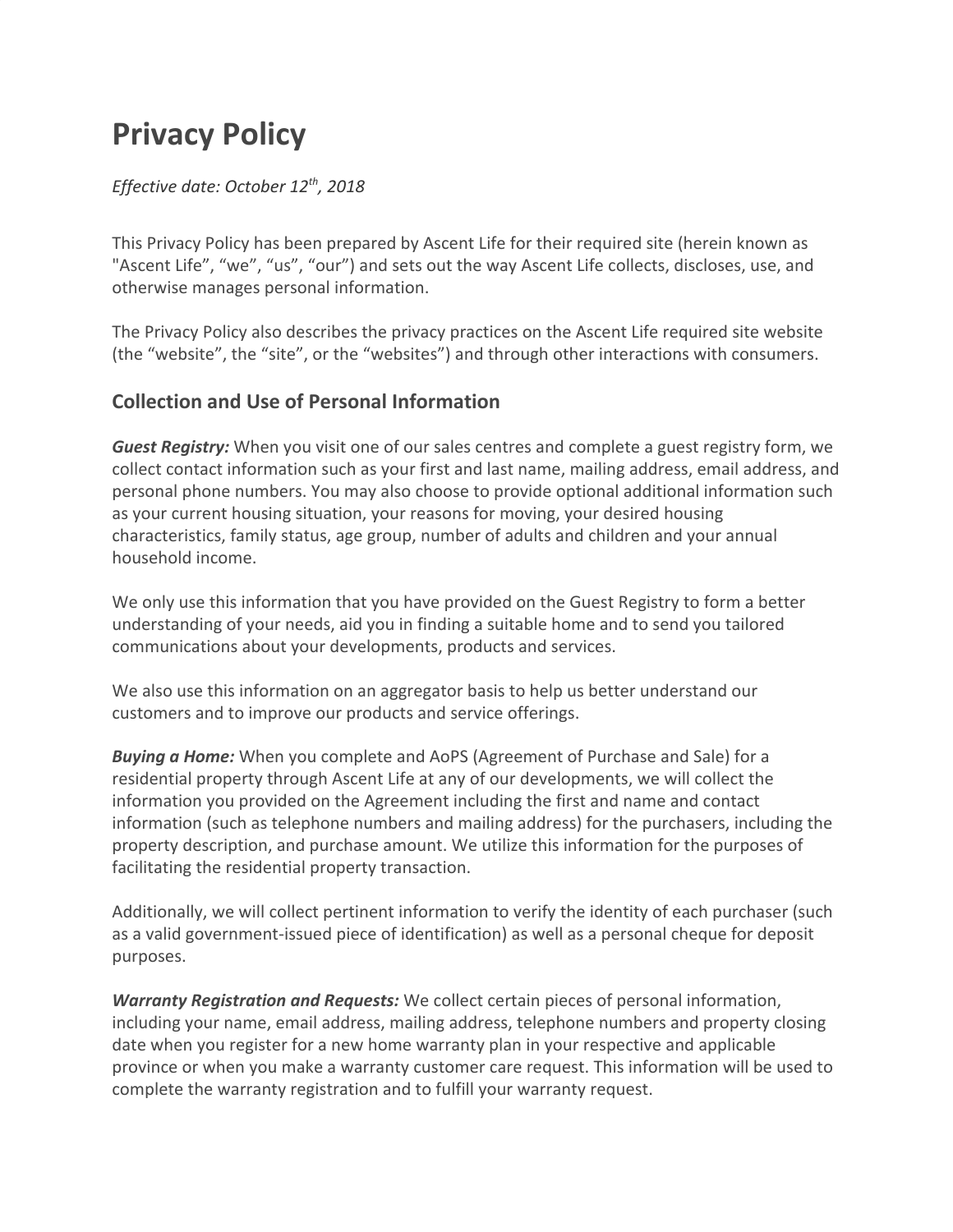*Website Registration:* In order to obtain access to information regarding products and services on any password-protected areas of our websites, we may request certain personal information such as your name, telephone number, mailing address, email address and the corresponding password that you have selected. We use this information to provide and administer your online account or service your request.

*Marketing Communications:* When you complete and submit a guest registration form, or otherwise sign-up to receive information regarding our developments or related products and services, we collect your contact information such as your name, phone numbers, mailing addresses and email address. We will use this information to send you communications based on your expressed interests by mail, email or telephone. You may opt-out of receiving all future marketing and promotional communications at any time by clicking on the unsubscribe link included in our email communications, or by contacting us with the credentials noted at the bottom of this Privacy Policy.

*Customer Service:* Any time that you contact us with a comment, complaint or a question, you may be asked for information to help us identify yourself (such as your name, address, and your telephone number) along with additional information we may need to help us promptly answer your question or respond to your comment or complaint (e.g: your lot number, warranty enrolment number, development, community, etc.) We may retain this information to assist you in the future and to improve our customer service and product and service offerings. We may additionally use personal information to establish and manage our relationship with you and provide quality customer service

#### **Disclosure and Sharing of Your Personal Information**

We will not under any circumstances disclose, rent, trade, sell or otherwise transfer your personal information without your consent, except as otherwise outlined herein.

*Service Providers:* Your personal information may be transferred (or otherwise made available) to our designated third parties or affiliates who provide services on our behalf. As an example, we may utilize a service provider for the maintenance of our website, including hosting an information form, providing additional services related to our site, sending electronic mail or other functions related to our business or services provided.

Our service providers are given *only* the information they need to perform designated functions, and are not authorized under any circumstances to disclose personal information for their own marketing purposes.

Your personal information may be maintained and processed by us, our affiliations and other third party service providers in Canada, the US or other foreign jurisdictions. In the event that personal information is transferred to other foreign jurisdictions, it will be subject to the laws of that country and may be disclosed to or accessed by their respective courts of law (or related parties), local law enforcement and governmental authorities in accordance to their laws.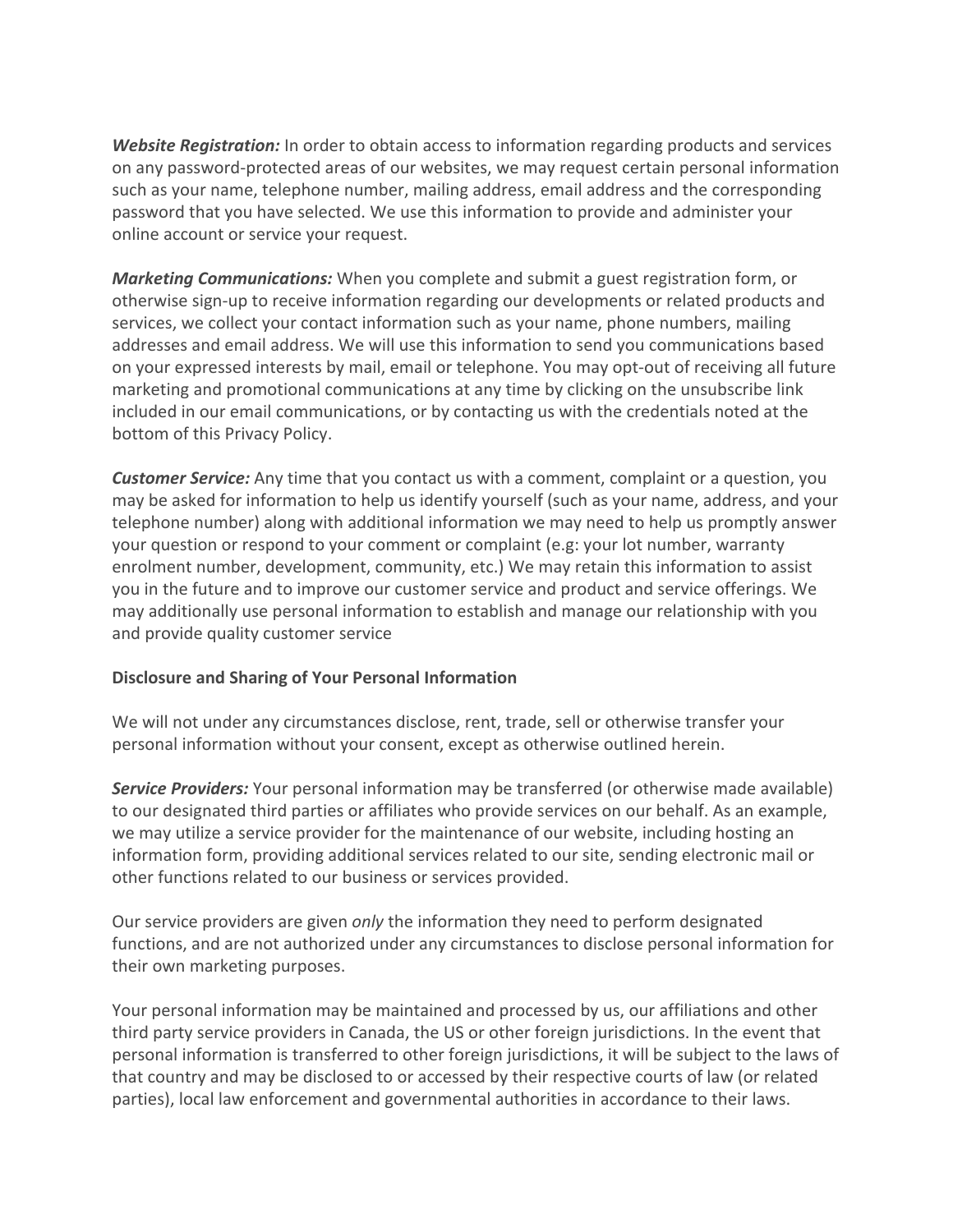*Legal/Compliance:* Ascent Life, its affiliates, sister companies and its Canadian or foreign service providers may provide your personal information in response to a search warrant or other legally valid order or inquiry to another organization for the purposes of investigating any breaches of an agreement, violation of a law or detecting, preventing or suppressing fraud, or as otherwise permitted or required by applicable Canadian or other foreign laws. Your personal information may also be disclosed where necessary for the establishment, exercise or defense of legal claims and to prevent or investigate loss or harm to persons or property.

*Sale of Business:* Personal information may be provided to third parties in connection with a prospective or completed business transaction, including a sale or merger (including transfers made as part of bankruptcy proceedings or insolvency) involving all or a part of Ascent Life or as a part of a corporate reorganization or stock sale or additional or other changes in corporate control.

# **Internet-Based Advertising, Information About or Website and Cookies**

### **Overview**

We and/or our service providers collect IP (Internet protocol) addresses from all visitors to the website and other related information such as browser type, operating system, page requests and an average time spent visiting our website.

This information is only used to enable us to understand our site's activity and to improve and monitor the website.

### **Tracking Tags, Web Beacons and Cookies**

Our site uses a technology called 'web beacons' and 'tracking tags'. These systems allow us to understand which pages you frequent on our site. Tracer tags like these are utilized to help us learn how we can tailor and optimize our website for yourself and other site visitors.

Our website utilizes a technology known as 'cookies.' Cookies are essentially pieces of data that sit on your hard drive so we can recognize you again when you return to our site.

We utilize cookies on the sections of our site in which you are prompted to log in or have boxes which are customizable. In the event that you have registered on our site, these cookies will allow us to identify who you are and which browser you are using and will allow us to recognize that you have previously visited the site and it is may be necessary to access your account information (which is automatically stored on our computers) in an effort to personalize services and deliver products.

Cookies provide us and our service providers with information pertaining to your utilization of our site (e.g: which sections of the site you have frequented) that will then be used to personalize our site in accordance with your designated interests and preferences.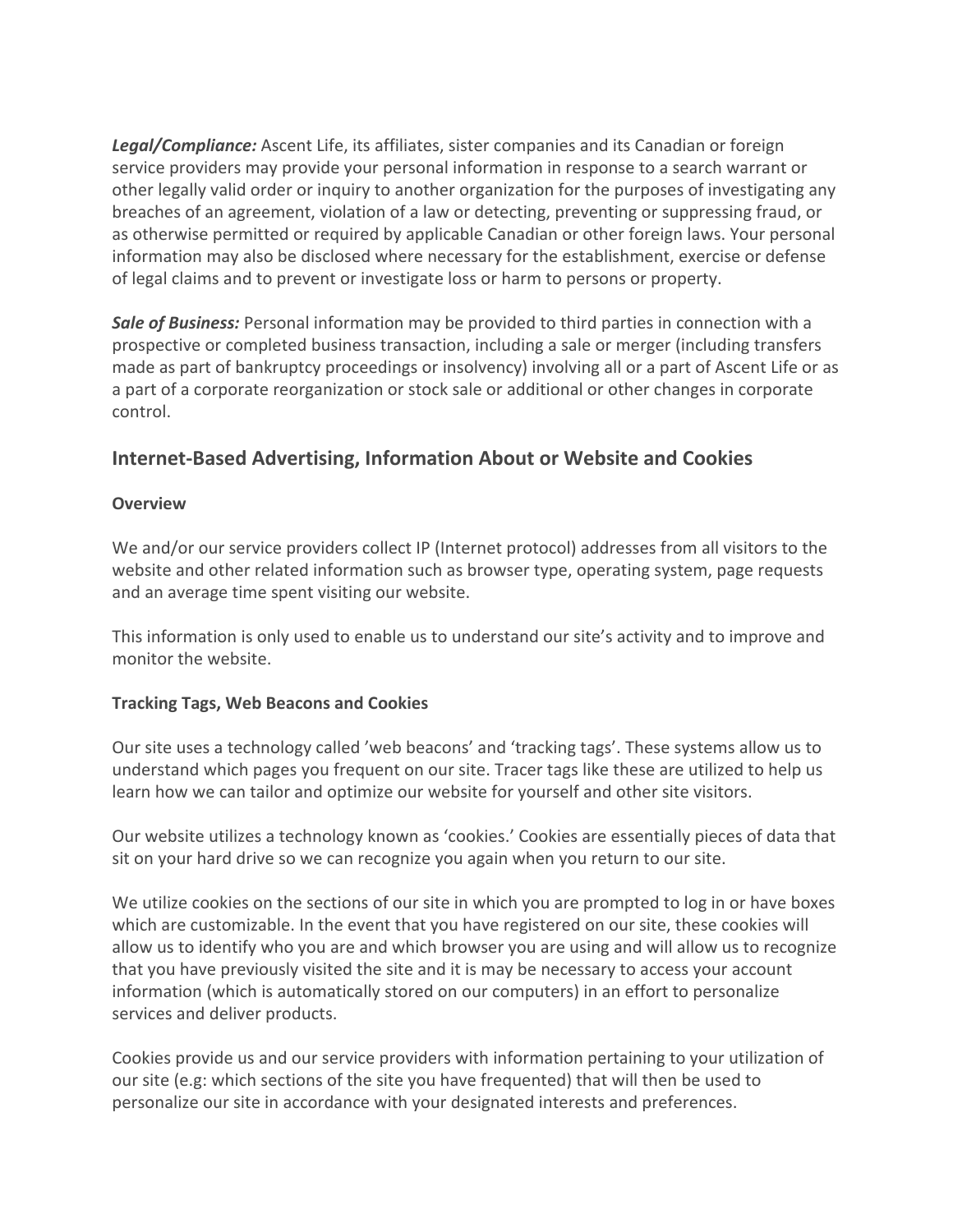Our site is not designed to respond to 'do not track' signals that are received from browsers.

### **Internet-Based Advertising**

You may find our advertisements on other websites through the usage of our third parties, such as Facebook. These companies may additionally use web beacons, tracer tags, cookies to report understand certain information surrounding your visits to our site and other sites you visit and/or interact to ads, in order to measure the effectiveness of our marketing campaigns and to deliver the appropriate ads which are relevant to you on and off our website.

If you would like to learn additional information about the collection and use of information by third parties for behavioural purpose. Additionally, if you would like to opt-out of certain third-party cookies or selection what online advertisements you choose to receive, you may do so by visiting the Digital Advertising Alliance of Canada [website.](http://youradchoices.ca/choices/)

If you would like opt-out of internet-based ads from Google, you may do so [here](https://adssettings.google.com/authenticated).

### **Analytics**

We may utilize services from a third party such as Google Analytics to aid us in obtaining and analyzing information about the sections of our site which you frequent. These third parties may use technologies as noted above including: web beacons, web server logs and cookies. This information will be used to improve and evaluate your customer experience and the simplicity and convenience of our website, in addition to aiding us in understanding the specific ways in which you use our site based on your website visits. If you would like further information regarding how Google uses data when on a patterns' sites or applications, you may do so [here.](https://policies.google.com/technologies/partner-sites)

### ● **Google Analytics**

Google Analytics is a web analytics service offered by Google that tracks and reports website traffic. Google uses the data collected to track and monitor the use of our service. This data is shared with other Google services. Google may use the collected data to contextualize and personalize the ads of its own advertising network.

You can opt-out of having made your activity on the service available to Google Analytics by installing the Google Analytics opt-out browser add-on. The add-on prevents the Google Analytics JavaScript (ga.js, analytics.js, and dc.js) from sharing information with Google Analytics about visits activity.

For more information on the privacy practices of Google, please visit the Google Privacy & Terms web page:<https://policies.google.com/privacy?hl=en>

#### ● **Facebook Advertisement**

Facebook offers advertising that targets users based on designed audiences and specific objectives. Facebook collects this data based on provided and approved user parameters.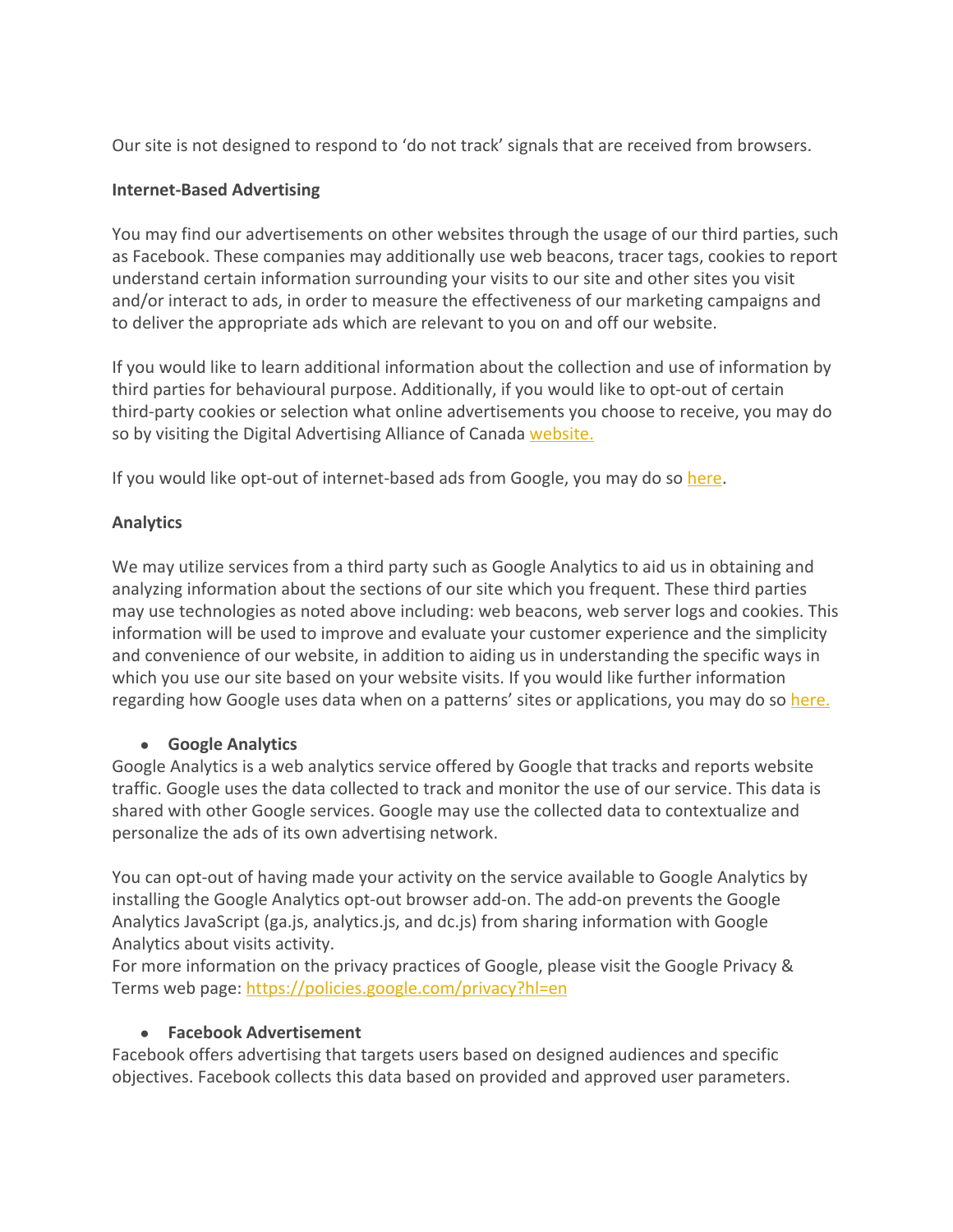Alternatively, ads may target you based off of data from your browser through the utilization of algorithms. Facebook may use the collected data to contextualize and personalize the ads of its own advertising network.

You can opt-out of ads by going to your Facebook profile, selecting settings, ad, and then making modification in the Ad settings (Ads based on data from partners) by selecting *'Not Allowed.'* 

### **Social Media**

This site may provide you with the opportunity to engage with our content on or through third-party social networking sites, applications or plug-ins. When you engage with our content on or through third-party operated social networking websites, applications or plug-ins, you may allow us to have access to certain information that is associated with your social media accounts (Username, email, name, gender, profile picture) to deliver the content or as a part of the operation of the website, application or plug-in. When you provide information from your social media account, we may utilize this information to personalize your experience on our site and on the third-party social networking websites, applications or plug-ins and to provide you with other services or products you may request.

## **Third Party Links**

Our site may contain links to other sites that are not owned or operated by us, this includes social media websites. The links to our website may be featured on third party websites on which we advertise on. Except as you provided herein, we will not under any circumstances provide any of your personal information to these third parties without your explicit consent. These links are provided to third party websites as a convenience to you as the site user. Links are not intended to act as an endorsement of or a referral to the linked sites. These linked sites have independent and separate privacy statements, terms of use and notices which we advise you to read very carefully. We do not have any control over these websites, and as such, have no liability or responsible for the manner in which these organizations that operate these linked websites may use, disclose, collect, secure or otherwise treat your personal information.

### **Retention and Safeguards**

We have applied reasonable administrative, technical and physical measures in an effort to protect the personal information in our custody and control against loss, theft and unauthorized access including the usage, modification and disclosure of information. We restrict access to your personal information on a need to know basis to employees and authorized service providers who need access in order to fulfill their job requirements.

Your online access to your personal information may be protected with a password that you have selected. We strongly discourage you from disclosing or sharing your password with anyone. We will never prompt you for your password via any unsolicited communication (such as phone calls, email, phone calls, or social media messaging systems.)